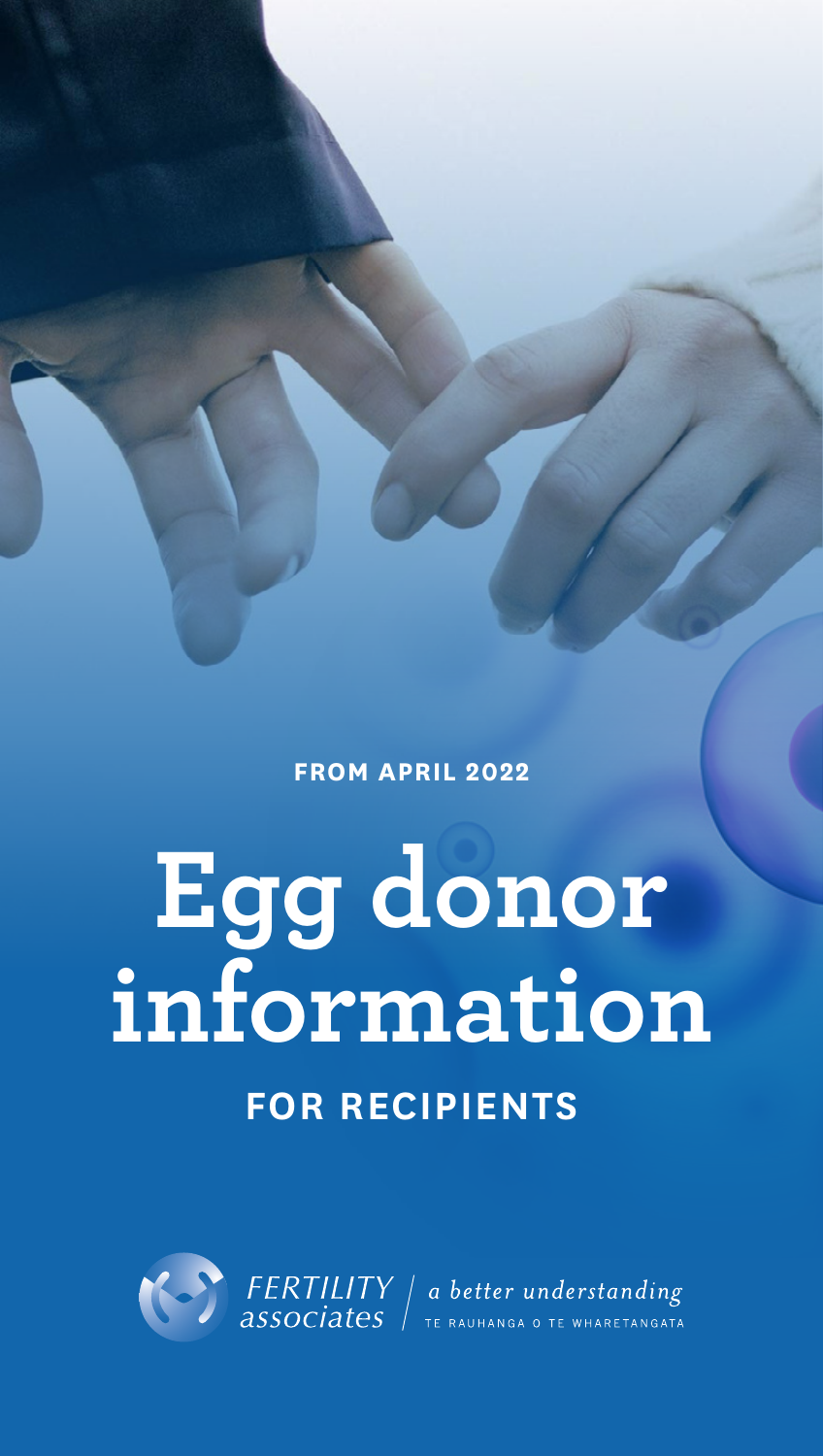

#### **RECIPIENT EGG DONOR PATHWAY**

There are 3 types of donors at Fertility Associates. Your pathway will be determined by which option you choose. Egg Bank, One-To-One or Personal donor.

The clinic has 2 types of clinic recruited donors: FA Egg Bank donor and One-To-One egg donor. In addition, you may elect to proceed with a personally recruited egg donor.

#### **米 FA EGG BANK DONOR** CLINIC RECRUITED

In this option eggs are collected then frozen and added to the FA Egg Bank. Once in the frozen bank, eggs are ready to be allocated.

A donor may help more than one family, depending on the number of eggs collected.

Meetings between an Egg Bank donor and a recipient are optional, and only take place if requested by both parties.

#### **GUARANTEE TO EMBRYO TRANSFER**

The Egg Bank option includes a guarantee to achieve at least one embryo suitable to transfer. If this does not occur as part of the cycle, a partial refund will be applied. All Egg Bank donors and male recipients must meet a set criteria.

#### **ONE-TO-ONE EGG DONOR** CLINIC RECRUITED

With One-To-One egg donation, the donor treatment starts after the donor is matched with a recipient.

All eggs collected from this cycle are allocated to one recipient.

#### **GUARANTEE TO EMBRYO TRANSFER**

A Guarantee To Embryo Transfer is available as an additional option for One-To-One egg donors. Please see fees section over page.

### **PERSONAL EGG DONOR** PERSONALLY RECRUITED

A Personal donor's eggs are allocated to their specific recipient. In this option the donor is usually a family memeber or a close friend and is referred to the clinic by the recipient.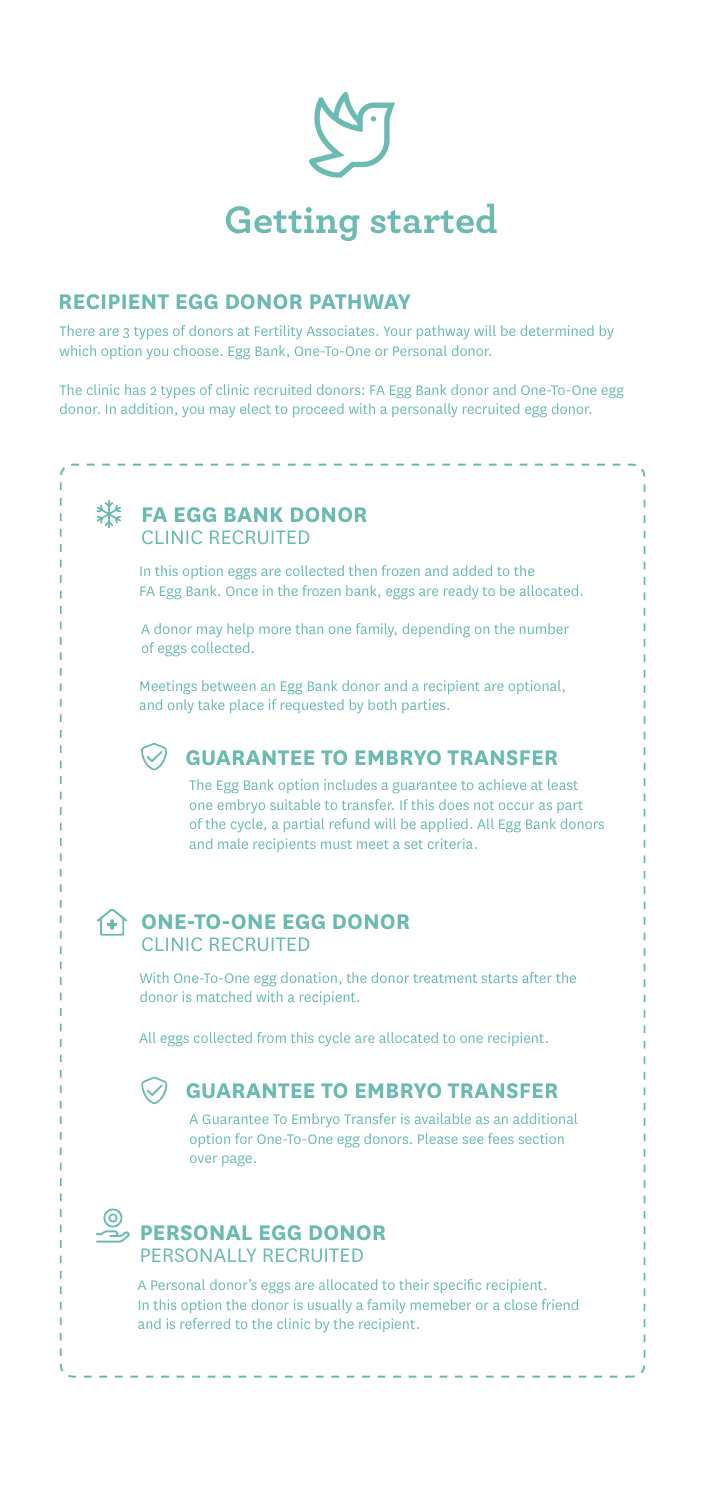

# **Preparation (all recipients)**

All recipients follow the same preparation pathway from consultation through to selecting your donor preference – FA Egg Bank, One-To-One or Personal.

#### **STEP 1:** DOCTOR CONSULTATION

The process starts with a conversation with your doctor. This is an opportunity to talk through the different donor options available.

#### **STEP 2:** CONTACT DONOR EGG CO-ORDINATORS

Contact the donor egg co-ordinators following your doctor consultation and they can talk you through your next steps and answer any questions you may have.

#### **STEP 3:** NON-IDENTIFYING PROFILE

Complete a profile sharing basic information about yourself. This is non identifiable and is shared with suitable potential donors. All recipients complete a profile, even if you have a personal donor.

#### **STEP 4:** COUNSELLING

The counselling appointment takes one hour and is an opportunity to discuss the personal, emotional and legal aspects of receiving donated eggs. You will also have the opportunity to discuss your profile along with your preferences of a donor. If you have a partner, they will need to attend this session.

#### **STEP 5:** CONFIRM EGG DONOR PATHWAY

At this stage you will confirm your donor pathway. FA egg bank, One-To-One or Personal.

If you are using a personal donor you will move through to the pre-treatment stage. If you are using a clinic recruited donor, you are now in the allocation stage. (Please refer to diagram below.)

# **Recipient process**

#### **ALL RECIPIENTS**

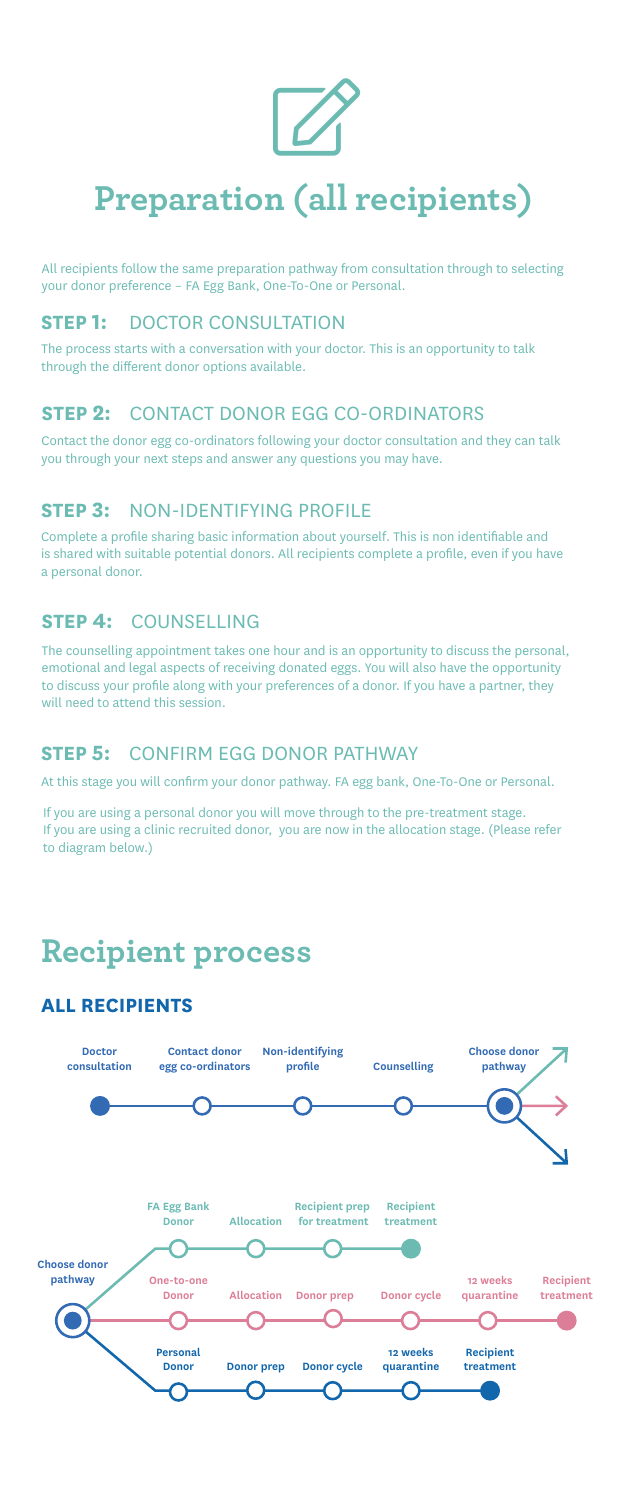#### **STEPS 6 & 7:** ALLOCATION AND PRE-TREATMENT

#### **FA EGG BANK DONOR**

#### ALLOCATION

1. We will provide you with the profiles for the suitable egg bank donors available. You can then choose a donor and start your treatment cycle.

#### PRE-TREATMENT

- 1. If you and your donor both wish to meet, our counsellor will facilitate a meeting – this is referred to as 'joint counselling'.
- 2. An appointment will be booked with a nurse to complete your consent forms and update screening bloods, smear and swabs in preparation for treatment.

#### **ONE-TO-ONE DONOR**

#### ALLOCATION

1. We will contact you when we have a potentially suitable donor and we will share their profile with you.

#### PRE-TREATMENT

- 1. If you and your donor both wish to meet, our counsellor will facilitate a meeting – this is referred to as 'joint counselling'.
- 2. An appointment will be booked with a nurse to complete your consent forms and update screening bloods, smear and swabs in preparation for treatment.
- 3. Apply for the guaranteed embryo transfer option if you wish (not mandatory).

#### **PERSONAL DONOR**

#### PRE-TREATMENT

- 1. Joint counselling is mandatory for ALL personal donations.
- 2. An appointment will be booked with a nurse to complete your consent forms and update screening bloods, smear and swabs in preparation for treatment.

#### **GOOD TO KNOW**

#### **12 weeks quarantine**

Egg donors are screened for some common genetic conditions, to ensure they are not passed on to recipients. The safest method is to freeze the eggs, sperm or embryos for 12 weeks and then retest the donor, this is called a quarantine period.

- Egg bank donors have already finished the quarantine stage.
- One-To-One and personal donors, the embryos will be quarantined, 12 weeks from egg collection.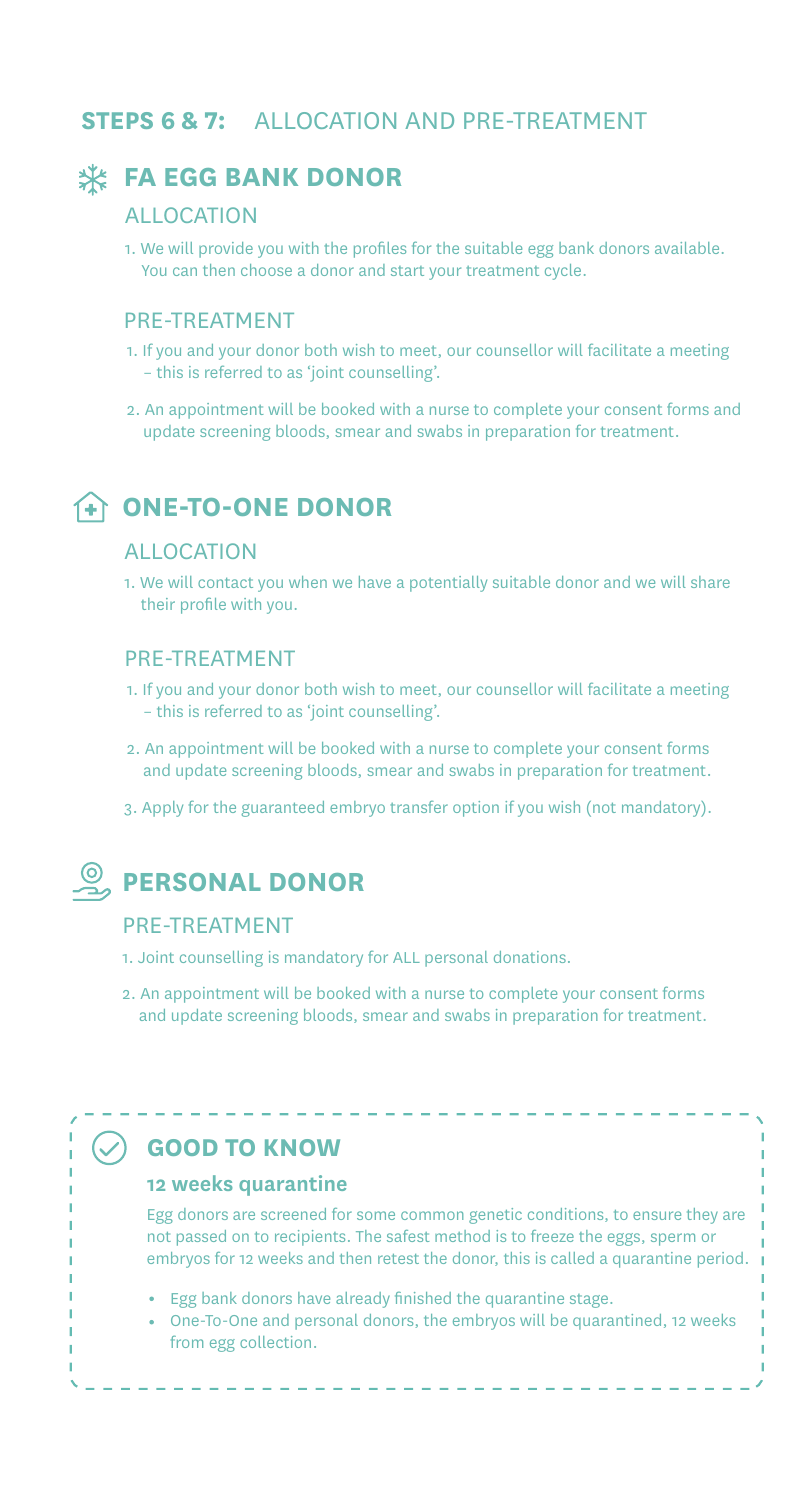

# **More info about the FA Egg Bank**

Fertility Associates introduced the egg bank donor to help reduce the wait time for recipients and to increase the number of donors available at any one time.

#### **WHAT TO EXPECT**

- At least six eggs are allocated to each recipient.
- Once eggs are allocated, recipients must proceed with embryo transfer within six months.

**AT FERTILITY ASSOCIATES 40-45%**

> of egg donor recipients who have six eggs available have a baby.

The results are the same whether embryos were from fresh or frozen eggs. The chance of a baby is based on the age of the donor and when their eggs are frozen.

#### **Possible outcomes from one allocation of 6 frozen eggs**



**AT LEAST ONE EMBRYO TO TRANSFER**



**TWO OR MORE EMBRYOS TO FREEZE**



**NO EGGS SURVIVE, FERTILISE OR NO GOOD QUALITY EMBRYOS DEVELOP\***

\* Refer to Guarantee to Embryo Transfer under Getting Started.

#### **GOOD TO KNOW**

**Freezability**: 1 out of 10 women have eggs that do not freeze and thaw well.

 $\blacktriangle$ 8888888

We have no way to predict this until the eggs have been thawed.

**Please read the section on success rates with donor eggs in our booklet 'Pathway to a Child'.**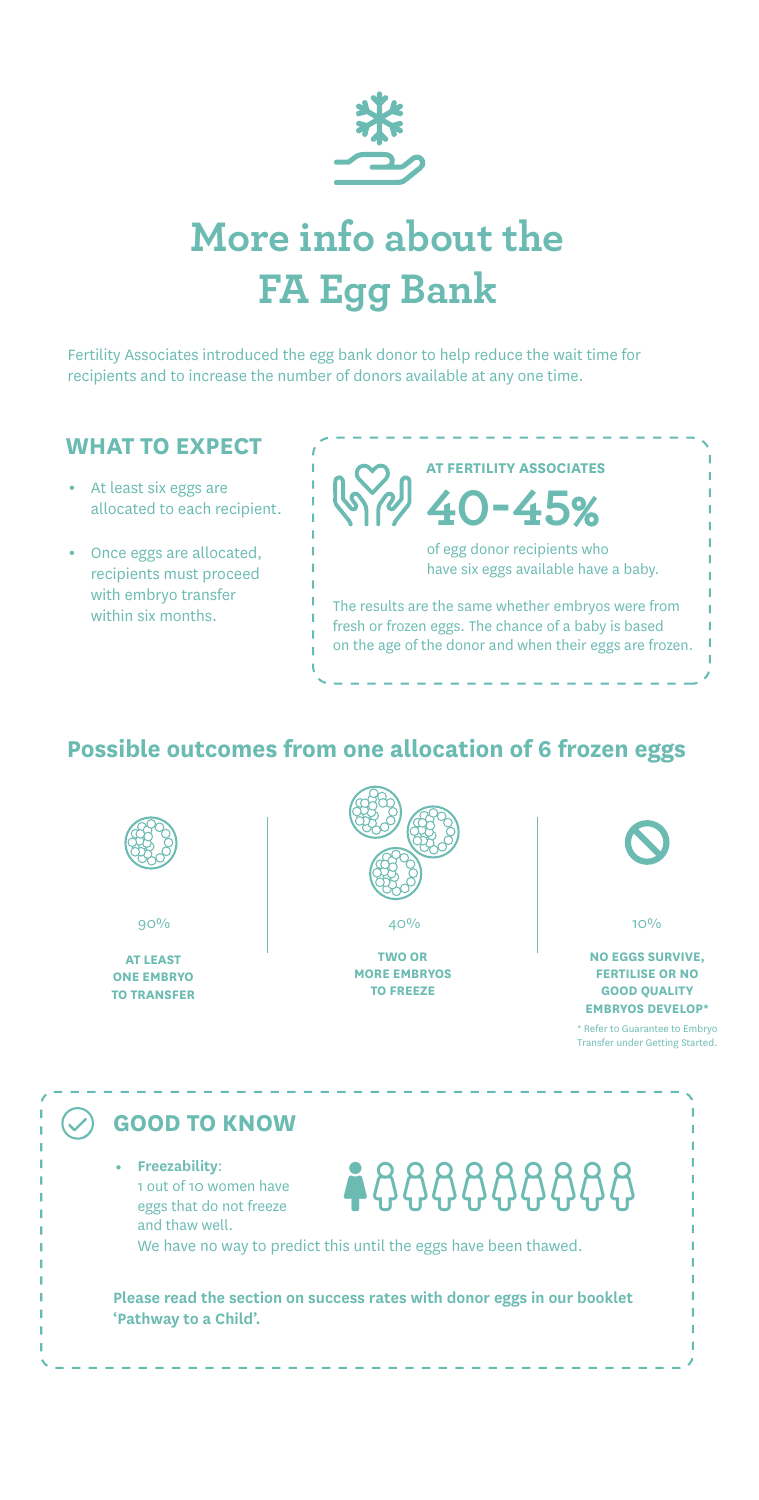#### **About Egg Donor Fees and Payment**

\* Guaranteed embryo transfer fee is an optional service available to intending parent(s) using an egg donor. If there are no embryos suitable to transfer, the intending parent(s) receive a refund of \$10,000. Eligibility criteria applies – please ask your medical team for more information.

#### **FA EGG BANK**

This fee is an all inclusive fee with a Guarantee to Embryo Transfer.

| <b>FA Egg Bank Donor inclusive fee</b><br>\$18,445 |                                                                                                                                          |
|----------------------------------------------------|------------------------------------------------------------------------------------------------------------------------------------------|
| <b>Includes</b>                                    | $\cdot$ Use of donor eggs – recruitment, preparation<br>and donor cycle                                                                  |
|                                                    | Embryo creation and ICSI                                                                                                                 |
|                                                    | Recipient preparation, medication and frozen<br>٠<br>embryo transfer                                                                     |
|                                                    | Donor reimbursement                                                                                                                      |
|                                                    | Counselling consultations (two included)<br>٠                                                                                            |
|                                                    | Guarantee Embryo to Transfer provides at least<br>one blastocyst to transfer or \$10,000 refund.<br>Eligibility criteria and terms apply |
|                                                    | $\cdot$ Sperm freeze and shipping.                                                                                                       |
| <b>Invoice timing</b>                              | As donor is allocated.                                                                                                                   |
| <b>Payment timing</b>                              | Before eggs are thawed.                                                                                                                  |

Prices are subject to change. Please see website for current pricing.

#### **SURROGACY**

#### **Cost per cycle**

| <b>Includes</b> | * Screening and preparation of additional potential surrogates,<br>charged per surrogate screened. |
|-----------------|----------------------------------------------------------------------------------------------------|
|                 | \$2,735                                                                                            |

Note: An application to ECART is required. Please refer to our "Fees for Ethics Applications" here and talk to a Fertility Counsellor.

#### WHEN IS ECART APPROVAL REQUIRED? ECART approval is required for certain donations including: All applications to ECART incur an application fee. Public Funding note: The Ministry of Health does not cover the ECART fee, publicly funded patients are liable to pay the ECART fee. **GOOD TO KNOW** • Donor egg and donor sperm together • Donor embryo • Intergenerational family donations e.g. niece to auntie • Some within family donations e.g. sister-in-law • Donation involving surrogacy. Please note: an application to ECART is required per surrogate.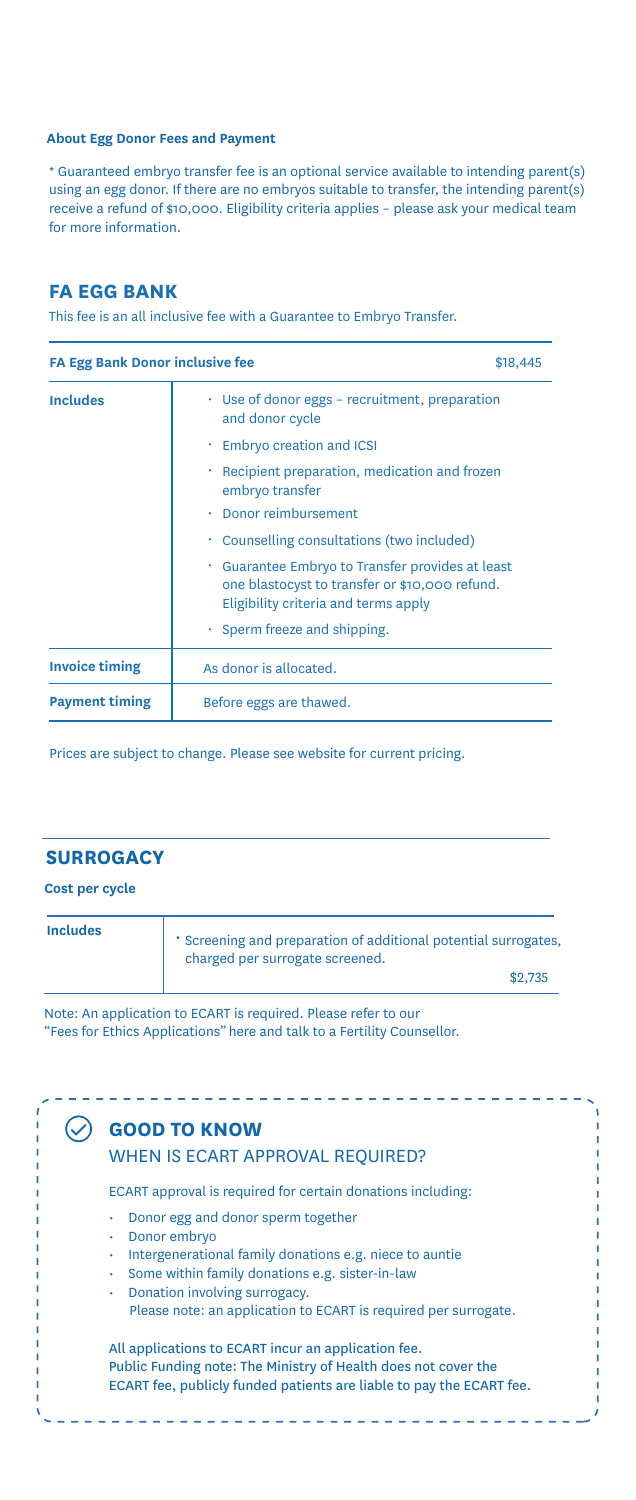**FROM APRIL 2022**

# **Egg donor addition fees**

The donor addition fee is to access either a clinic or a personal donor. Please refer to Fertility Associates egg donor information sheet for further details.

#### **TREATMENT USING DONOR EGGS**  ONE-TO-ONE AND PERSONAL DONORS

Egg Donor Addition - Costs are per cycle and are additional to the IVF treatment fees This fee is additional to treatment fees and is applied before Stage 1 of donor treatment.

| IVF cycle using a clinic or personal egg donor |                                                                                                                                                                                                                                                                                                                                                            | \$5,365 |
|------------------------------------------------|------------------------------------------------------------------------------------------------------------------------------------------------------------------------------------------------------------------------------------------------------------------------------------------------------------------------------------------------------------|---------|
| <b>Includes</b>                                | Donor screening tests, medical consultations,<br>and recruitment for clinic donors.                                                                                                                                                                                                                                                                        |         |
|                                                | $\cdot$ All donors, surrogates and intending parent(s) attend<br>at least one counselling consultation each. Up to three<br>counselling consultations are included in the donor<br>or surrogacy addition fee. There is no refund if you use<br>less than three consultations. Additional counselling<br>consultations are paid by the intending parent(s). |         |
| <b>Not included</b>                            | · Additional counselling consultations                                                                                                                                                                                                                                                                                                                     | \$190   |
|                                                | · Guaranteed Embryo Fee<br>This is an optional addition for clinic recruited<br>donors. If there are no embryos suitable to<br>transfer, the intending parent(s) receive a<br>refund of \$10,000. Eligibility criteria applies.                                                                                                                            | \$1,100 |
|                                                | $\cdot$ A fee will apply if a potential egg donor does not<br>continue to treatment.                                                                                                                                                                                                                                                                       |         |
| <b>Invoice timing</b>                          | After donor screening                                                                                                                                                                                                                                                                                                                                      |         |
| <b>Payment timing</b>                          | Before donor collects stage 1 medication                                                                                                                                                                                                                                                                                                                   |         |

#### **Donor reimbursement fee** \$1,750

- This fee is seperate to the donor addition fee.
- The clinic passes on the full reimbursement to the donor at the time of egg collection.
- Donor reimbursement applies irrespective of the outcome of the donor's cycle.

#### **GOOD TO KNOW**

\_\_\_\_\_\_\_\_\_\_\_

#### DONOR REIMBURSEMENT – ALL DONORS

- The reimbursement applies to all recipients, whether using a clinic or personal donor, and whether the treatment is private or publicly funded.
- Personal donors may elect to forgo reimbursement this would need to be agreed in advance on a 'case by case' basis between the clinic and the donor.
- The standard reimbursement covers typical expenses such as parking, childcare, time and inconvenience. If the donor lives out of town and requires air fares and accomodation, these expenses will require extra reimbursement.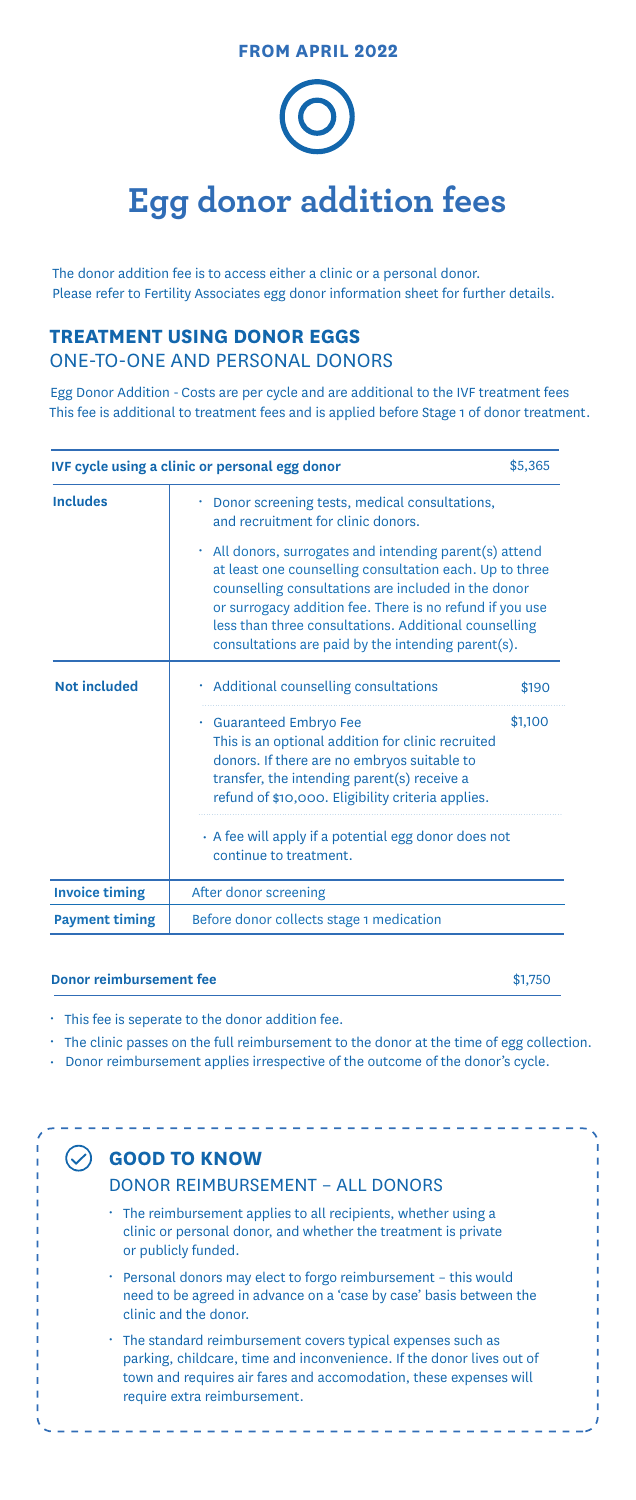

# **Fertility Associates**

**WE BELIEVE WE OFFER YOU THE BEST CHANCE OF HAVING A BABY AND THERE ARE MANY REASONS FOR THIS:**



**Born with our help.**



**Plus 16 consultation clinics across NZ.**



**Ten CREI qualified.**



**Experience since 1987.**



## **RATES**

**Our commitment to fertility advanvements partnered with clinical expertise enables us to achieve some of the highest live birth rates in Australasia.**

**CARE SECOND**

#### **TO NONE**

**We are committed to providing personalised patient care through your medical team who support you every step of the way.**